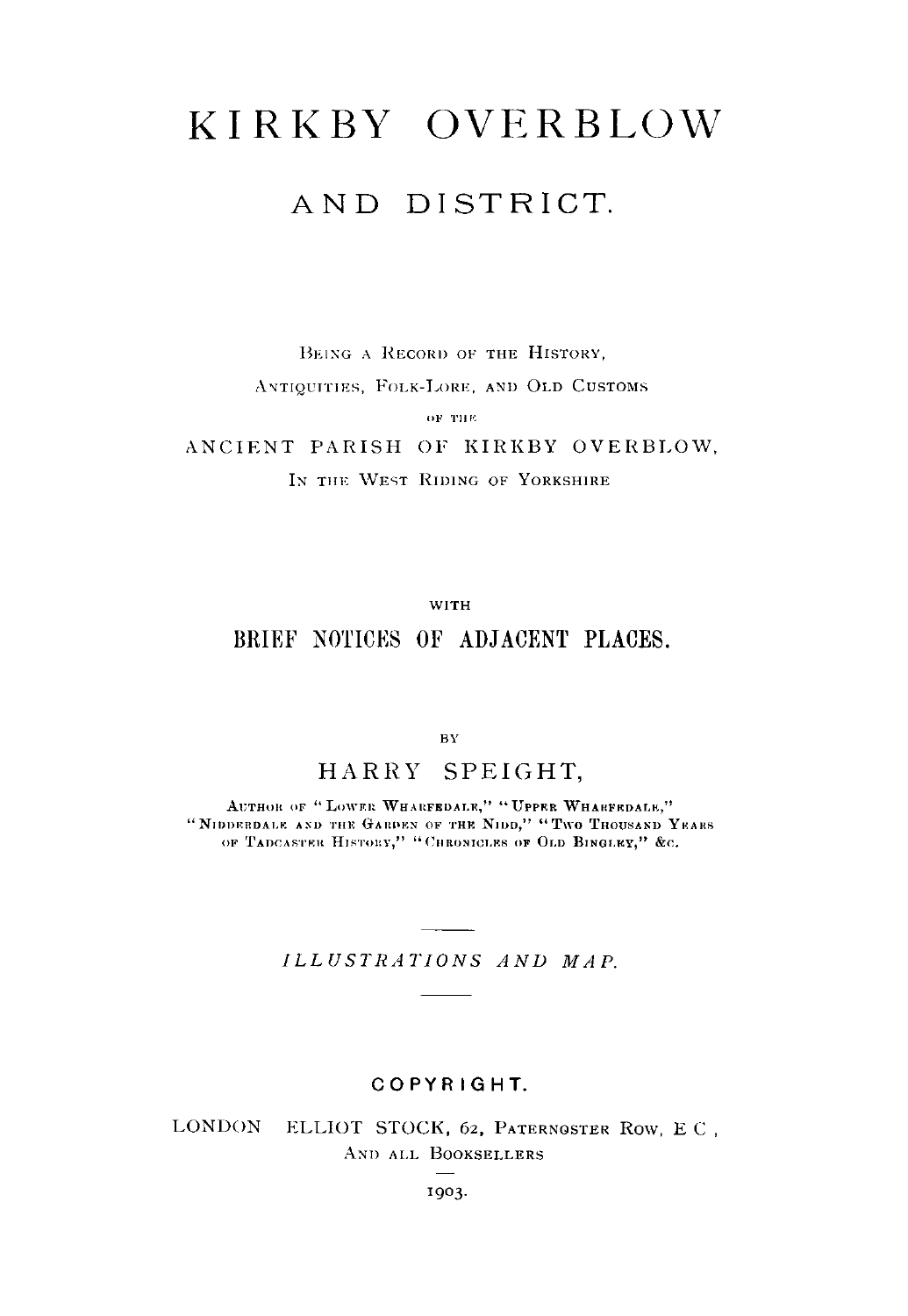

John Bartholomew & Co.,E